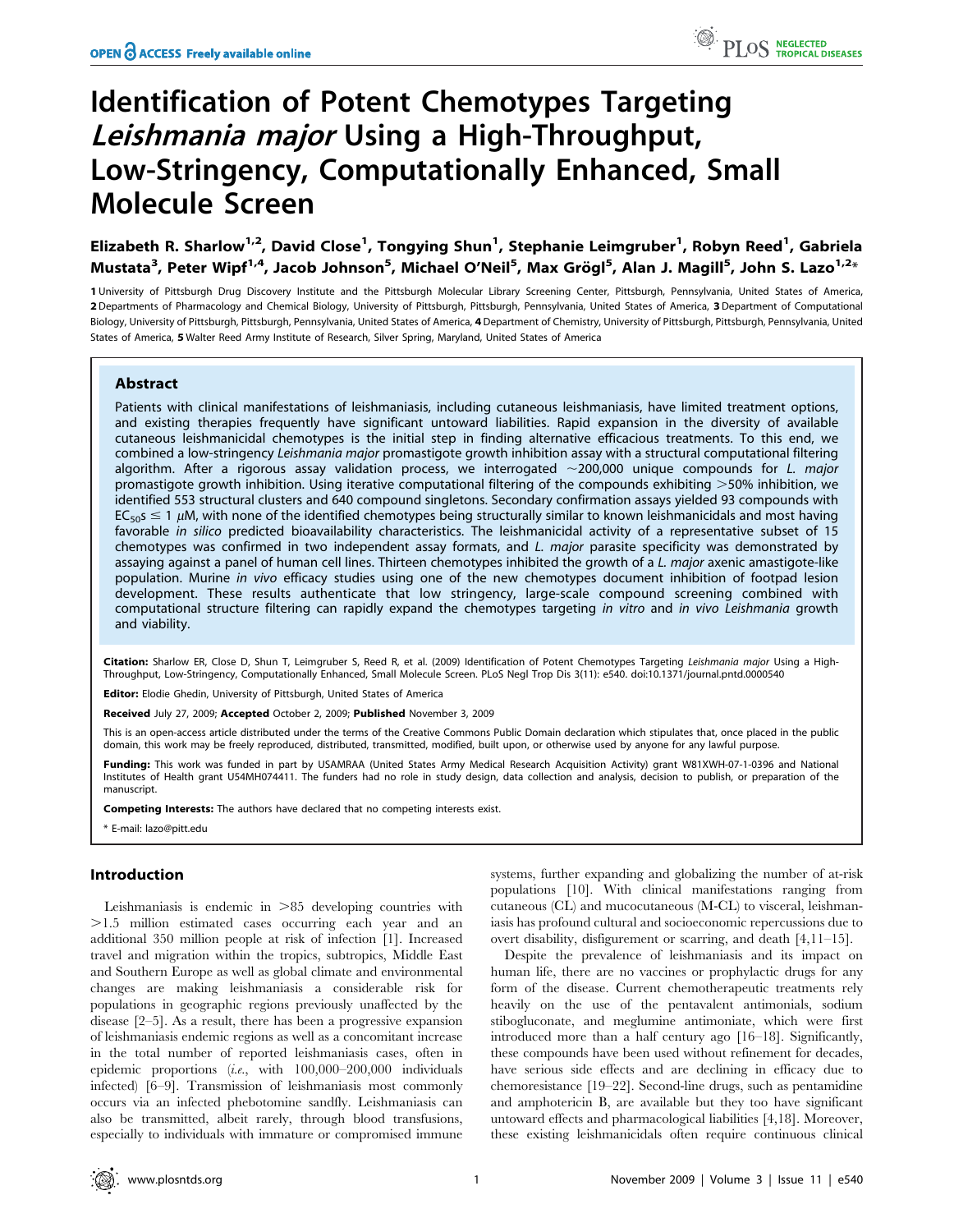#### Author Summary

Leishmaniasis is a parasitic disease with cutaneous, mucocutaneous and visceral clinical manifestations, depending on the Leishmania spp. and human host. Globally, there are 350 million people at risk of leishmaniasis, but current treatment options rely predominantly on ancient pentavalent antimonials, which have the potential to cause serious systemic toxicity. Our research focuses on the rapid expansion of potential anti-leishmanial compounds that could function as novel chemical structures for future drug development and offer additional therapeutic options to patients with leishmaniasis. We combined high throughput screening methodologies with computational algorithms and multiple confirmatory assay formats to identify and characterize new potent L. major promastigote growth inhibitors, including one that displays in vivo activity without toxicity to human cells. Our use of a large, broadly distributed compound library enabled the identification of these new chemotypes. In addition, since this chemical library is publicly available and annotated, we were able to cross-query archived bioassays and to identify new molecular targets that may be involved in L. major growth and viability as well as identify new protein targets for future leishmanicidal drug discovery.

surveillance, have invasive or painful routes of administration and, are expensive for endemic areas. Others have attempted to augment the pool of available leishmanicidals by exploiting drugs approved for other diseases. Among newer treatments are the use of rifampicin, tamoxifen, doxocycline, monomycine, trimethoprim and nifurtimox; however, these agents are generally associated with limited anti-leishmanial efficacy [18,23–29]. To maximize effectiveness and minimize toxicity, the choice of drug dosage and duration of therapy should be individualized based on the region of disease acquisition and host factors such as immune status. Also, we know that some drugs and regimens are effective only against certain Leishmania species or strains and only in certain areas of the world. The idea that one drug might treat all forms of leishmaniasis has rapidly lost popularity. Regrettably, there is a paucity of large-scale drug discovery efforts focusing on the design of new small molecules (i.e. drugs) that can treat individuals with leishmaniasis. This deficiency has contributed to leishmaniasis being classified as a neglected disease, with CL being the most neglected among the clinical manifestations of leishmaniasis [13]. Thus, there is a strong need to identify potential new drug treatments for specific clinical manifestations of leishmaniasis, and especially novel chemotherapeutics for CL.

As with other pathogenic diseases, genetic tools and genomic sequencing information are now available for multiple *Leishmania* spp. enabling a molecular target- driven approach to antileishmanial drug discovery [30–32]. Nonetheless, the low success rate of those efforts may reflect an incomplete understanding of the complexities of leishmaniasis and the significance of the proposed molecular targets to parasite growth or survival [33,34]. Thus, whole parasite phenotypic anti-leishmanial drug discovery remains appealing. Until recently, however, most efforts to identify new leishmanicidals via whole parasite screening have concentrated on the exploitation of limited, small-scale activities using discrete, focused compound sets or compounds with known pharmacological actions [35,36]. Consequently, the identification of novel leishmanicidal chemotypes has been effectively limited by screening throughput as well as compound library diversity. We postulate that the identification of new anti-leishmanial chemotypes can be rapidly accelerated by using low stringency, high throughput screening (HTS) methodologies with large diverse compound libraries combined with computational tools. For maximum utility, the HTS assays should be well-validated, integrated with data management and capture systems, have a simple assay format, be relatively inexpensive and, be coupled with secondary assays to expedite confirmation of the activity and specificity of novel chemotypes [37–39].

In the work presented herein, we developed and implemented a multi-tiered compound screening paradigm to identify and confirm novel leishmanicidal chemotypes. Our screening strategy was founded on a validated L. major (taxonomy id 5664) promastigote drug susceptibility HTS assay, which we used to screen a structurally diverse 196,146 compound library at low stringency (i.e., a relatively high compound screening concentration  $-10 \mu M$ ). Promastigotes are easy to use and there is evidence that they provide a good model for gauging a compound's leishmanicidal activity [40–42]. The selected assay detection reagent, alamar blue, is simple, inexpensive, easily adapted to automated HTS procedures and has been frequently used to identify and characterize leishmanicidal compounds [43,44]. Our primary aim was to maximize the potential chemical diversity of the L. major promastigote growth inhibitory chemotypes identified. Thus, we purposefully screened a large chemical library at a relatively high initial compound concentration to yield the maximum number of active compounds. To reduce the candidate compounds to a manageable size, we exploited computational methods to cluster chemotypes. We termed this integrated approach HILCES for high throughput, low-stringency, computationally enhanced small molecule screening. Representative members of each cluster and the unassigned compounds, i.e. singletons, were then sequentially characterized with respect to potency, specificity of response, and predicted in silico ADMET. Significantly, the use of an annotated public compound library enabled us to determine compound specificity by comparing its bioactivity in up to 369 additional biochemical or phenotypic assays. Moreover, specific molecular targets were suggested that might be critical to Leishmania growth, viability and survival. Selected compounds also demonstrated in vivo efficacy in a murine model system.

## Materials and Methods

#### Chemicals and reagents

Black, clear bottom tissue culture treated 384-well microtiter plates were purchased from Greiner (Monroe, NC) and used for all experiments. Alamar blue (Cell Titer Blue) was purchased from Promega (Madison, WI); tamoxifen from MP Biomedicals (Solon, OH); dimethyl sulfoxide (DMSO), aphidicolin from Sigma-Aldrich (St. Louis, MO); phenyltoloxamine, clotrimazole, sangivamycin and amphotericin B from VWR (West Chester, PA); disulfiram from Fisher Scientific (Pittsburgh, PA); pentamidine from Toronto Research Chemicals (Ontario, Canada) and; acivicin from Biomol (Plymouth Meeting, PA). The PubChem CID compounds 786799, 742546, 760847, 2946668, 757789, 2851545, 728862, and 16187595 were obtained from Chembridge (San Diego, CA). All purchased compounds were subjected to quality control testing by their respective manufacturers.

## Routine L. major parasite culturing and counting

L. major promastigotes (MHOM/SA/85/JISH118) (a kind gift from Dr. Frederick Buckner) were maintained in Medium 199 (pH 7.2) (Invitrogen, Carlsbad, CA) supplemented with 10% heatinactivated fetal bovine serum (FBS) (Hyclone, Logan, UT),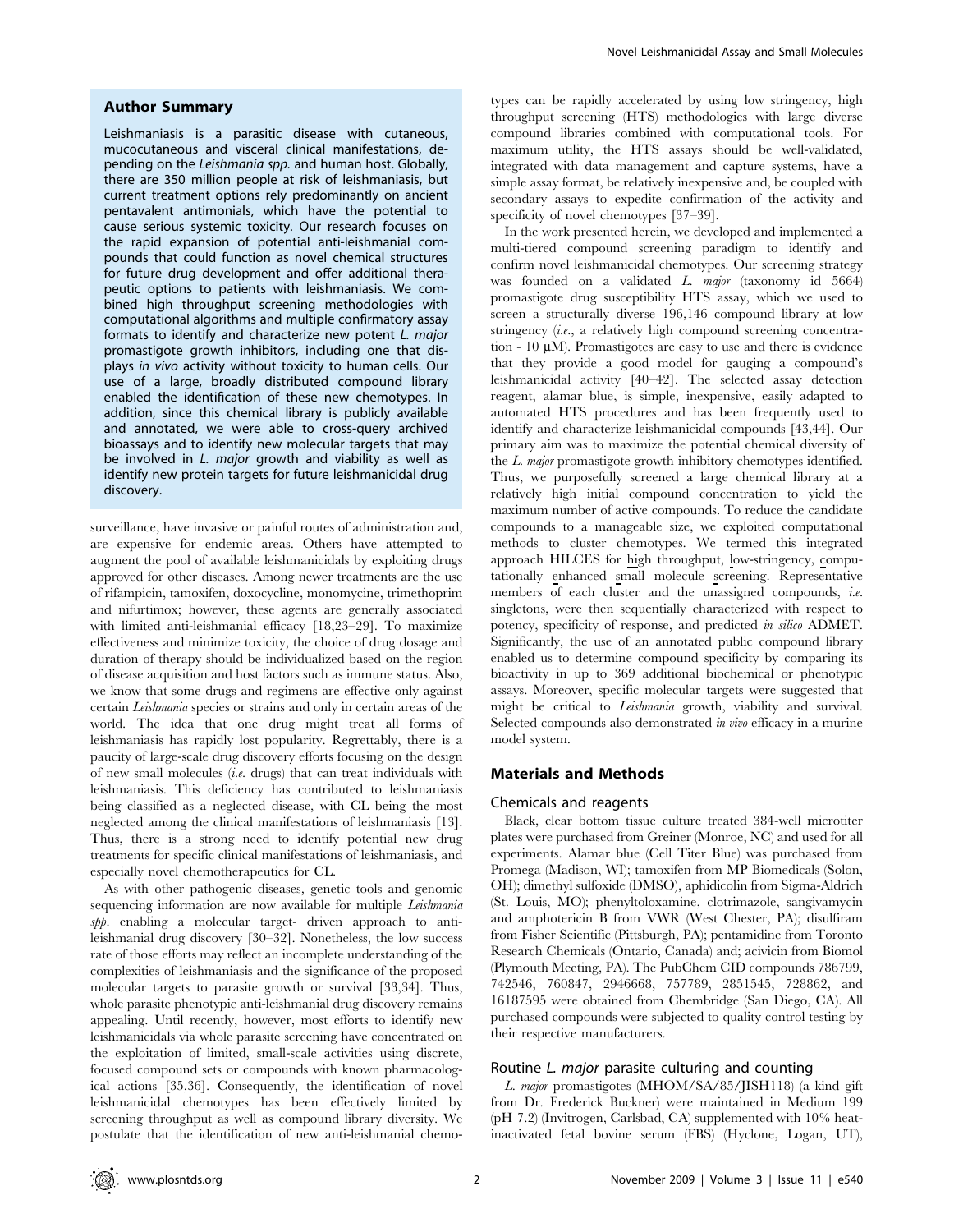penicillin (100 units/mL) and streptomycin (100  $\mu$ g/mL) as previously described in Buckner and Wilson [45]. Promastigotes were grown in vented T75 tissue culture flasks and maintained at 28<sup>°</sup>C. Promastigote cultures were initiated at  $10^5$  parasites per mL and subcultured every 3–4 days. L. major promastigote counts were performed in duplicate using a hemocytometer and particle counter (Beckman Coulter, Fullerton, CA). For HTS assays, L. major promastigote cultures were harvested during exponential growth phase  $(\sim 2.0-3.0 \times 10^7 \text{ parasites/mL})$  and were not maintained past passage 20.

Axenic amastigote-like parasite populations were derived from stationary growth phase L. major promastigotes and were maintained in Schneider's medium (pH 4.9) supplemented with 10% heatinactivated FBS, penicillin (100 units/mL), streptomycin (100  $\mu$ g/ mL), L-glutamine (2 mM) and cultured at  $32^{\circ}$ C with 5% CO<sub>2</sub>. This parasite population was specifically designed to test the potency of compounds under low pH conditions. At these culturing conditions  $\sim$ 80–90% of the *L. major* parasites exhibited an aflagellated rounded morphology and displayed similar characteristics of previously described axenic amastigotes including, but not limited to doubling time (*i.e.*,  $\sim$  24 h), clustered growth patterns, agglutination response to PNA lectin, protease activity and protein expression profiles [46–49]. Characterization of this parasite population also includes genotyping studies to confirm identity. All axenic amastigote-like parasite cultures were maintained in vented T25 or T75 flasks. For drug susceptibility assays, axenic amastigote-like parasites were harvested in exponential growth phase.

#### Compound libraries

The library of pharmacologically active compounds (LOPAC) (1,280 compounds) was purchased from Sigma-Aldrich. The DP validation set (159 compounds) and the University of Pittsburgh Chemical Methodology and Library Development Center (UP-CMLD) diversity set (960 compounds) were obtained from the UP-CMLD (http://ccc.chem.pitt.edu/UPCMLD/index.html). We assayed the 196,146 compound library from the Pittsburgh Molecular Libraries Screening Center (PMLSC) for L. major growth inhibitors. Cherry-picked compounds from the PMLSC library were supplied by BiofocusDPI (San Francisco, CA).

#### Library compound dilution scheme for primary screening

In primary screening,  $2 \mu L$  of a 1 mM test compound solution in 100% DMSO were diluted in 22  $\mu$ L complete *L. major* promastigote growth medium, generating an 83.3  $\mu$ M working concentration (in 8.3% DMSO) of library compounds. The final test compound concentration was  $10 \mu M$  with a constant DMSO concentration of 1% in each assay well.

# Automated primary HTS using L. major drug susceptibility assay

The L. major promastigote drug susceptibility assay was performed in a final volume of  $25 \mu L$  using our previously described 384-well microtiter plate format [38,39]. For automated HTS procedures, L. major promastigotes (5,000 parasites/22  $\mu$ L) in complete growth medium were seeded into each well of the microtiter plates using a MAPC2 bulk dispenser (Titertek, Huntsville, AL). Test and control compounds  $(3 \mu L)$  were added to individual wells using a Velocity 11 V-prep (Menlo Park, CA) liquid handling system, equipped with a 384-well dispensing head, followed by centrifugation at 50  $g$  for 1 min. Negative (vehicle) controls contained 1% DMSO, positive controls contained 10% DMSO and EC<sub>50</sub> controls contained 500 nM tamoxifen (final well concentrations). Assay plates were allowed to incubate for 44 h at  $28^{\circ}$ C in the presence of 5% CO<sub>2</sub>. Five

 $\mu$ L of alamar blue reagent were added to each assay plate well and incubated for 4 h at  $28^{\circ}$ C with 5% CO<sub>2</sub>. Data were captured on a Molecular Devices SpectraMax M5 (excitation $_{560}$ ; emission $_{590}$ ). Individual assay plate Z-factors were derived from the vehicle and positive controls, and data from plates were used only if Z-factors were  $\geq$  0.5 [50]. Primary hits were defined as compounds displaying  $\geq 50\%$  inhibition of signal readout. The L. major axenic amastigotelike assay was performed using the alamar-blue assay format and detection methods as the promastigote except that assay plates  $(7,500 \text{ parasites/well})$  were incubated for 144 h at  $32^{\circ}$ C in the presence of 5% CO<sub>2</sub>.

#### Potency determinations

In initial 10-point  $EC_{50}$  determination experiments, two  $\mu L$  of 1 mM test compound in 100% DMSO were diluted with 46  $\mu$ L complete L. major promastigote growth medium creating a 41.7  $\mu$ M working concentration of library compounds. A two-fold serial dilution was then performed creating a concentration range  $(0.08-41.7 \mu M)$ . The assays were performed in duplicate with a final 10-point concentration range spanning  $0.01-5.00 \mu M$ . A compound was designated a confirmed inhibitor only if the  $EC_{50}$ values of both replicates were  $\leq 5 \mu M$ .

## Flow cytometer-based growth inhibition and cytotoxicity assays

L. major promastigotes were harvested in exponential growth phase and adjusted to a concentration of  $2.1 \times 10^5$  parasites per mL in complete growth medium. Fifteen thousand parasites  $(75 \mu L)$ volume) were then seeded into each well of a 96 well microtiter plate and were treated with a concentration range  $(0.1–50 \mu M)$  of test and control compounds. Parasite assay plates were incubated for 48 h at 28<sup>°</sup>C. Samples were prepared by transferring five  $\mu$ L of parasite suspension to  $100 \mu L$  of ViaCount reagent (Guava Technologies, Hayward, CA) followed by gentle and thorough mixing to ensure an even distribution of parasites. Data were captured on a Guava EasyCyte Plus flow cytometer and analyzed using CytoSoft 5.0.2 software (Guava Technologies) and Graph-Pad Prism 5.0 software (San Diego, CA). A total of 500–1,500 parasites were evaluated in duplicate per compound treatment.

#### Mammalian cell line-based specificity assays

Mammalian cells were cultured and maintained according to ATCC specifications (ATCC, Manassas, VA). Cell line drug susceptibility assays were performed in final volumes of  $25 \mu L$ using our previously described 384-well microtiter plate format [38,39]. Briefly, for automated HTS procedures, cells (A549, IMR-90 and, HeLa, 1,000 cells; PC-3, 750 cells and; MDA-MB-231, 3,000 cells) in complete culture medium were seeded into each well of 384-well microtiter plates using a Titertek MAPC-2 bulk dispenser. Test and control compounds were added to individual wells as described above. Vehicle and positive controls were 1% DMSO and 10% DMSO, respectively (final well concentrations). Assay plates were incubated for 44–46 h at  $37^{\circ}$ C in the presence of 5% CO<sub>2</sub> and growth inhibitory effects were determined as described above. Five  $\mu$ L of alamar blue reagent was added to each well and incubated for 2–4 h. Data were captured as described above.

## HTS data analysis, computational filtering, and statistical analysis

Primary HTS data analysis and subsequent compound  $EC_{50}$ calculations were performed using ActivityBase (IDBS, Guilford, UK) and Cytominer (University of Pittsburgh Drug Discovery Institute,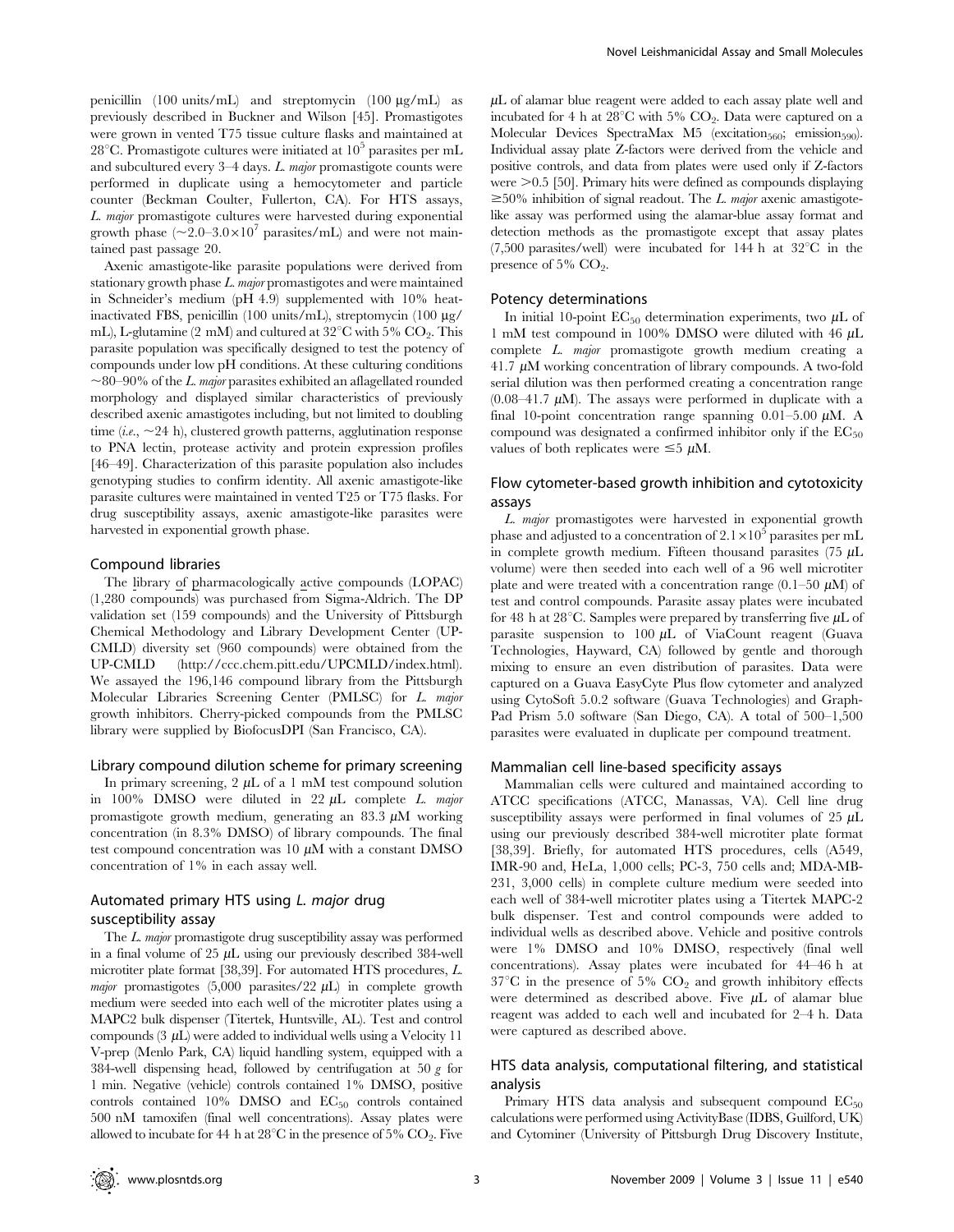Pittsburgh, PA). To maximize the diversity of leishmanicidals, we performed the primary HTS assay at low stringency with 10  $\mu$ M of each compound, which ensured a high rate of positive compound identification. Jarvis-Patrick clustering methodology (Leadscope, Columbus, OH) was used to computationally filter the number of compounds that proceeded through secondary hit confirmation assays [51]. This deterministic and non-iterative methodology generated non-overlapping, non-hierarchical clusters based on chemical structural similarities. The algorithm selected the number of clusters, with each cluster consisting of at least one structure, and generated non-overlapping, non-hierarchical clusters. A compound with the smallest maximum pairwise distance to the other cluster members was selected as the representative for the structural cluster. In clusters with only two compounds, either compound was selected to represent its specific cluster. This methodology enabled us to reduce the number of potential inhibitors to be evaluated from  $\sim$ 20,000 to  $\sim$ 1,200 (0.61% hit rate) while maximizing the chemical diversity of the primary hit pool. Additional data visualization and statistical analysis were performed using Graphpad Prism software 5.0 and Spotfire (Somerville, MA). The PubChem database (http:// PubChem.ncbi.nim.nih.gov) was mined to determine if the confirmed L. major growth inhibitors exhibited bioactivity in other assays. In some instances, select compounds were tested in approximately 300 additional assays, including various molecular target based, phenotypic and cytotoxicity assays. The structural similarity of the confirmed inhibitors was determined using Leadscope software (i.e. Tanimoto score).

# Predicted drug-like properties of confirmed L. major growth inhibitors

Confirmed L. major growth inhibitors were filtered further for desirable drug-like properties using ADME Boxes v4.0 software (Pharma Algorithms, Toronto, Canada) [52,53]. In brief, this algorithm predicted human adsorption and metabolism bioavailability for new compounds using a combination of two methods: probabilistic and mechanistic. A bioavailable compound was defined as one that should satisfy the following criteria: dissolve in the stomach or intestine under variable pH, withstand acid hydrolysis at  $pH \leq 2$ , permeate through intestinal membrane by passive or active transport, withstand P-glycoprotein efflux in concert with metabolic enzymes in intestine, and withstand firstpass metabolism in liver. Based on predictions, oral bioavailability was classified as follows:  $poor < 30\%$ ; moderate  $30-70\%$ ; and good .70%. The ADME Boxes software also was used to predict toxicity (i.e. AMES, hERG, skin irritation,  $LD_{50}$  in mice and Cyp450 inhibition) of compounds. For genotoxicity, we calculated the probability that a compound would register as a positive in an Ames mutagenicity screening test while hERG in silico assessment was calculated as the probability of a compound being a hERG channel inhibitor at clinically relevant concentrations. Acute toxicity was estimated as the  $LD_{50}$  value (mg/kg) after intraperitoneal, oral, intravenous or subcutaneous administration to mice. Skin irritation *in silico* predictions reflected measurements usually performed in a rabbit Draize test, which primarily measures the toxicity of a compound intended for topical application, cosmetic use or possibly coming into contact with human skin at a standard dose (100 or 500 mg). Toxicity predictions have an associated Reliability Index (RI) as defined as follows:  $RI<0.3$ ; not reliable,  $RI = 0.3-0.5$ , borderline reliability;  $RI = 0.5-0.75$ , moderate reliability and  $RI \geq 0.75$ , high reliability [53].

## In vivo murine CL efficacy studies

Adult female Balb/c mice (6 to 10 week old) were obtained from (Charles River Laboratories, Wilmington, MA) and maintained as

outlined by the National Institutes of Health Guide for the Care and Use of Laboratory Animals. All in vivo studies were carried out in accordance with protocols approved by the Institutional Animal Care and Use Committee (IACUC) at the University of Miami (IACUC number C01-08). Food and water were supplied ad libitum. Mice were anesthetized prior to subcutaneous inoculation with  $10<sup>6</sup>$ stationary phase L. major parasites in 50  $\mu$ L of Dulbecco's modified Eagle medium in the left hind footpad. Animals were examined daily to determine lesion development. Mice were treated with experimental compounds at a concentration of 40 or 160 mg/kg in a  $200$ - $\mu$ L total volume/mouse. Control mice were injected with an equivalent amount of vehicle control or amphotericin B (12.5 mg/ kg). Footpad lesion size was measured using a Vernier caliper at 7, 14, and 21 days post-compound administration. Mice were euthanized in a  $CO<sub>2</sub>$  chamber at day 21.

# Results

## HTS assay optimization procedures and validation of the low stringency screening strategy

The growth characteristics of the  $L$ . major promastigotes in a 384-well plate format were first optimized. When promastigotes were seeded at  $10^5$ /mL on day 0, the parasite exhibited conventional exponential, stationary and declining phases over seven days, as anticipated from previous reports with other plate formats [54] (Figure S1). All subsequent assay development and screening studies were performed with exponentially growing  $L$ . *major* promastigote cultures  $(\sim 2-3 \times 10^7 \text{ promastigotes/mL})$ . Promastigotes readily tolerated up to 1% DMSO with no degradation of growth rate, and the optimal incubation time for alamar blue was 4 h. In the 384-well format, the  $EC_{50}$  for amphotericin B was  $207 \pm 11$  nM, consistent with previously published results with L. major promastigotes in a different assay plate format [41,42]. Similarly,  $EC_{50}$  values from other known leishmanicidals including paromomycin (19.7 $\pm$ 0.6  $\mu$ M), pentamidine (0.36 $\pm$ 0.02  $\mu$ M) and sodium stibogluconate  $(>100 \mu M)$  compared favorably to previously published reports with other Leishmania species [46,55]. An automated, three-day variability assessment with the L. major promastigote drug susceptibility assay format produced Z-factors of  $>0.5$  and  $>10$ -fold signal window. The L. major promastigote drug susceptibility assay was validated for automated HTS implementation by screening the 1,280 compound LOPAC set. Each compound was tested in duplicate at a single concentration (10  $\mu$ M) and the reproducibility between the duplicate screens is represented in Figure 1 ( $\mathbb{R}^2 = 0.94$ ). Average Z-factors were  $0.71 \pm 0.03$  for the two LOPAC assays, demonstrating the robustness of the developed HTS assay format. Significantly, several compounds with known in vitro and/or in vivo leishmanicidal activity were identified as primary hits, including tamoxifen, pentamidine isethionate, ketoconazole, ivermectin, niclosamide, clotrimazole, and quinacrine [1,28,29,56–60]. We also found the leishmanicidal compounds berberine and mycophenolic acid as primary hits when we screened the UP-CMLD DP validation set [61,62]. These data confirmed that our optimized L. major promastigote drug susceptibility HTS assay format could be used to identify compounds exhibiting in vitro as well as in vivo leishmanicidal activity.

The percentage of compounds in these two validation assays that were identified as growth inhibitory was relatively high, namely 10.5% and 22.6% for the diverse LOPAC and the more focused UP-CMLD DP sets, respectively, as would be expected under low stringency conditions. To test whether our screening strategy was associated with increased chemical diversity, we used the L. major promastigote drug susceptibility assay to interrogate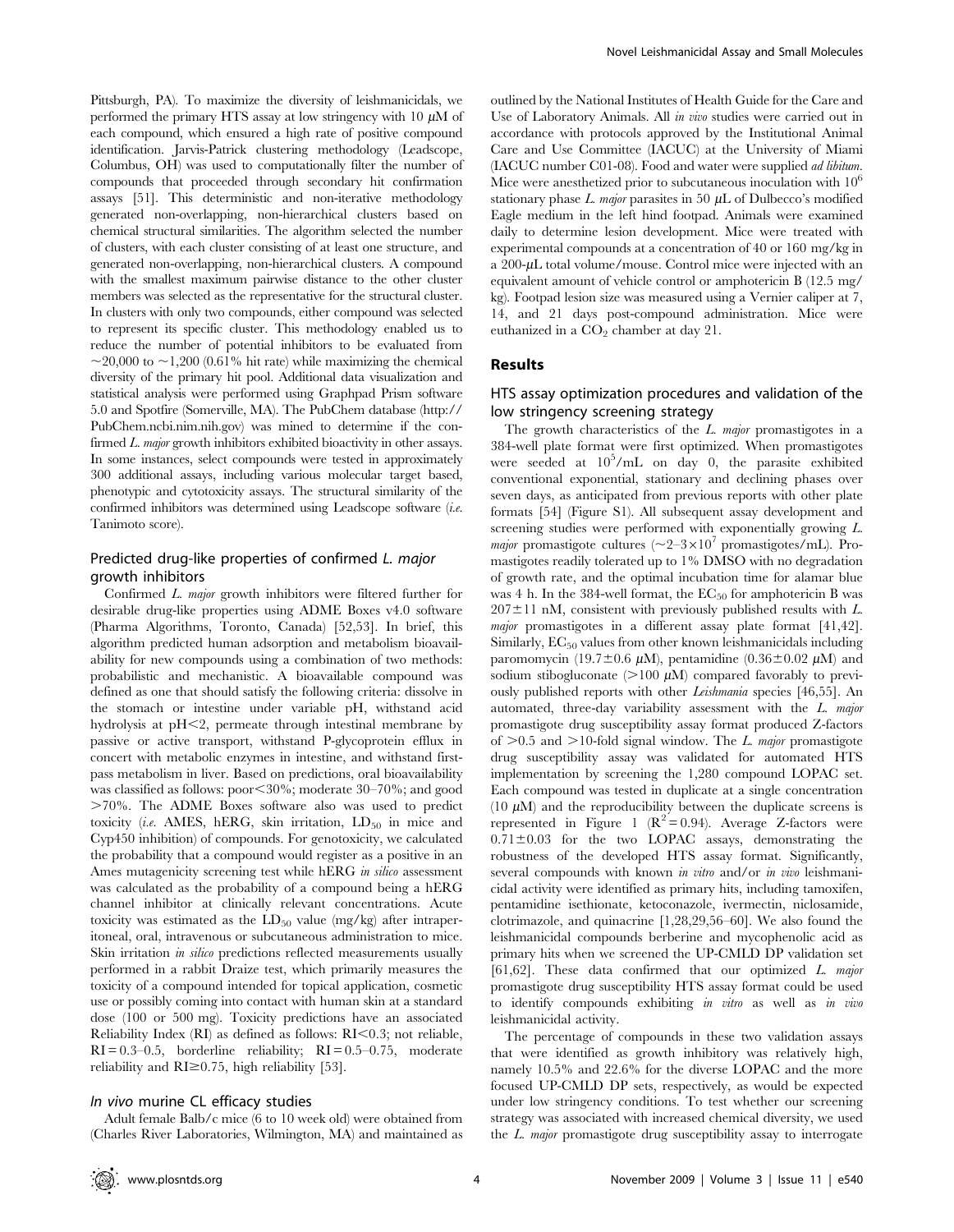

Figure 1. Reproducibility of the automated assay format demonstrated with the Library of Pharmacologically Active Compounds (LOPAC). The robustness of the L. major promastigote drug susceptibility assay was demonstrated by screening the 1,280 compound LOPAC library in duplicate at 10  $\mu$ M. The reproducibility between the two assays was R<sup>2</sup> = 0.94. Average Z-factors equaled 0.71±0.03 with a signal to background (S:B) ratio of 20.98±0.32. (blue circle - test compound; green circle - MAX control; red circle - MIN control; and pink circle - EC<sub>50</sub> control). doi:10.1371/journal.pntd.0000540.g001

the UP-CMLD diversity set, which comprised 960 compounds, at 1 and 10  $\mu$ M. As anticipated, the total number of compounds identified as potential growth inhibitors at  $10 \mu$ M was greater than at 1  $\mu$ M (250 versus 46) and, importantly, 87% of the compounds identified as actives ( $\geq$ 50% inhibition of signal) at 1  $\mu$ M were also found at 10  $\mu$ M. There were more structural clusters identified at 10  $\mu$ M (19) than at 1  $\mu$ M (7), confirming enhanced structural diversity with the higher screening concentration. Compounds classified as singletons remained relatively consistent across the high (8) and low screening concentrations (6), although the composition of the singleton category changed with increasing screening concentration. Specifically, only 3 (of the 6) singleton compounds detected at the  $1 \mu M$  screening concentration were represented in the 8 singletons identified at the 10  $\mu$ M screening concentration. Thus, we adopted a high throughput, lowstringency, computationally-enhanced, small molecule screening (HILCES) strategy to maximize the structural diversity of the identified leishmanicidals.

# Interrogation of 196,146 compounds and computational enhancement of active chemotypes

We next screened 196,146 compounds at 10  $\mu$ M in 618 plates. Performing robustly, the assay had an average Z-factor of  $0.9\pm0.1$ and an average signal to background values of  $26.1 \pm 1.0$  without any assay plate failures (Figure S2). Primary hits, defined as compounds that caused  $\geq 50\%$  inhibition of the signal readout, represented 17,629 compounds (an 8.9% hit rate). We next computationally filtered the number of compounds that would progress to secondary confirmation assays using a Jarvis-Patrick clustering methodology. We identified 553 structural clusters ranging from 2–360 members and 640 compounds as unique chemical structures (i.e., singletons) (Figure 2). One compound with the smallest maximum pairwise distance to all other compounds within a cluster was selected to represent a particular structural cluster. In the 84 structural clusters consisting of two compounds, one compound was selected arbitrarily because the Jarvis-Patrick methodology is based on the similarity between several neighbors. In total, the 640 singletons and 553 representative compounds (1,193 compounds) were selected for the L. major promastigote secondary assays. Initially, compounds were reassayed at 10, 5, and 1  $\mu$ M to confirm activity and assess potency quickly. One hundred forty-six compounds exhibited  $\geq 50\%$ inhibition when assayed at  $1 \mu M$  and, therefore, progressed to secondary confirmation assays. All of these primary screening data have been posted for public access on the PubChem database (http://PubChem.ncbi.nlm.nih.gov/).

# Initial confirmation of growth inhibitory activity and expansion of the pool of novel leishmanicidal chemotypes

The growth inhibitory activity of the 146 compounds was confirmed using 10-point concentration  $(0.01-5.00 \mu M)$  response assays. In total, 137 compounds had  $EC_{50}$  values of  $\leq$ 5  $\mu$ M for an overall confirmation rate of 93.8%. Of the 137 confirmed L. major promastigote growth inhibitors, remarkably, 93 compounds had  $EC_{50}$  values  $\leq 1 \mu M$ . In initial specificity studies, 70 of the submicromolar L. major growth inhibitors failed to inhibit the growth of the sentinel mammalian A549 cell line at  $1 \mu M$ , suggesting specificity towards the  $L$ . major promastigote (Table S1). Moreover, because these compounds are part of the publicly accessible PubChem database, they have to date been screened in 99 (lowest) to 369 (highest) additional phenotypic and target-based bioassays (Table S1). Sixty-six percent of the leishmanicidal compounds registered as confirmed actives in  $\leq$  PubChem bioassays. None of the leishmanicidal compounds were structurally similar to the clinically used anti-leishmanial compounds sodium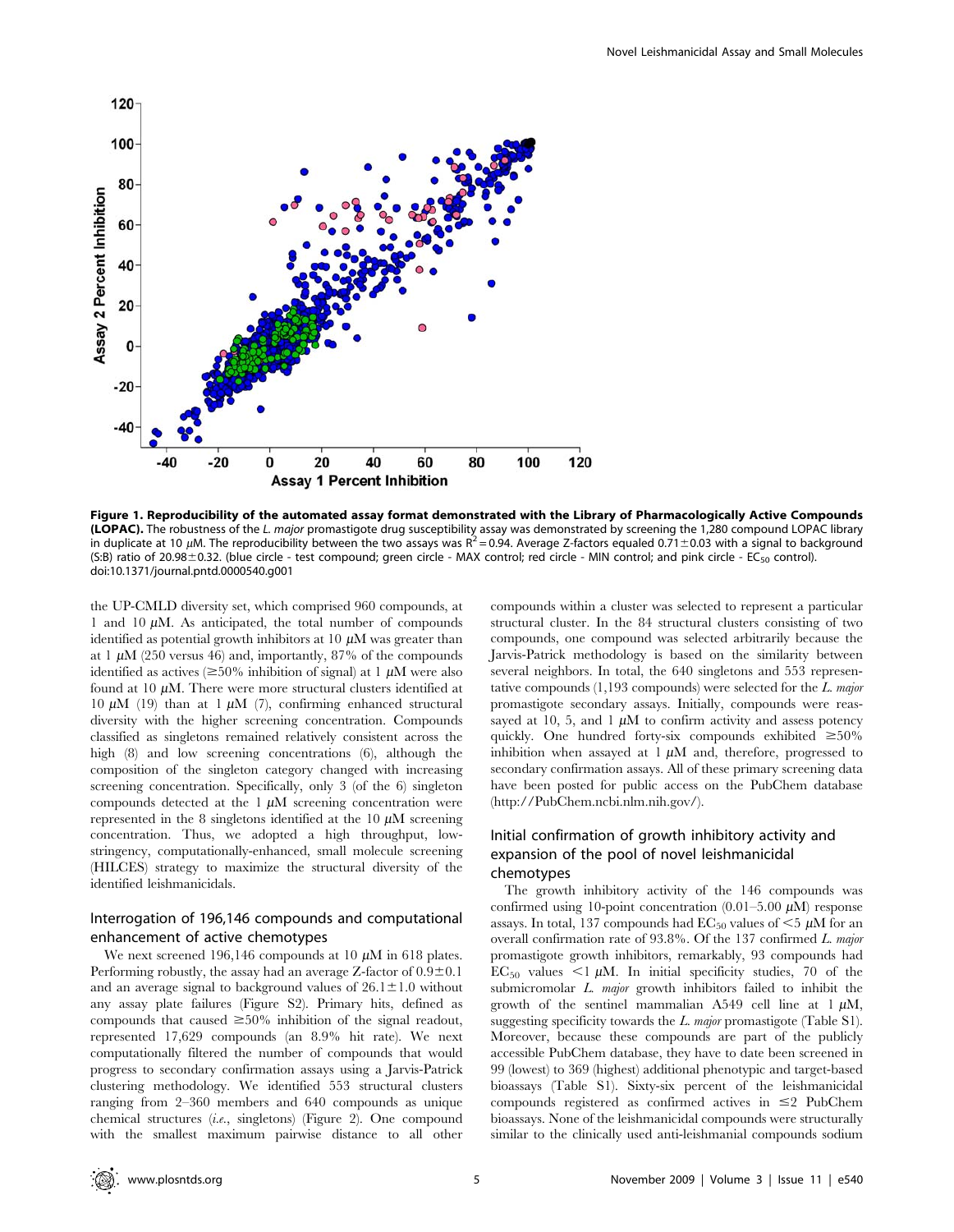

## **Number of Compounds in Cluster**

Figure 2. Frequency distribution of primary hit structural clusters. Active compounds identified in primary HTS activities were subjected to computational filtering by Leadscope to decrease the number of compounds entering secondary screening activities. After analyses, 553 structural clusters were identified with cluster sizing ranging from 2–360 compounds. Six hundred and forty compounds could not be assigned to a structural cluster and were classified as singletons. doi:10.1371/journal.pntd.0000540.g002

stibogluconate and amphotericin B (Tanimoto score  $\leq 0.3$ ), supporting our objective of expanding the pool of potential leishmanicidal chemotypes (Table S1). Importantly, however, compounds with previously documented in vivo or in vitro leishmanicidal activity were also identified using the HILCES system, including pentamidine isothionate, clotrimazole, aminacrine, aphidicolin, and acivicin, thus further validating our assay system (Table 1 and Table S1) [1,42,58,63,64].

# Characterization of leishmanicidal activity in L. major promastigotes and axenic amastigote-like populations

Next, we selected a representative group of 15 chemotypes and verified their leishmanicidal activity using compounds from a commercial supplier, thereby controlling for growth inhibitory effects resulting from any potential compound degradation during library storage. These compounds were balanced between compounds with known pharmacological actions (7) and new chemotypes (8) (Figure 3, Tables 1 and 2). We confirmed the leishmanicidal activity of the 15 chemotypes (Tables 1 and 2) with the majority of the compounds registering as submicromolar growth inhibitors. Significantly, there was a strong correlation between the  $EC_{50}$  values derived using the alamar blue assay with determinations using a flow cytometer-based format providing a second, independent methodology that confirmed the leishmanicidal activity of the test compounds (Tables 1 and 2). Subsequent testing in a human cell line panel indicated that the majority of the compounds displayed a specific and selective growth inhibitory effect toward the L. major parasite (Tables 1 and 2). None of the new chemotypes and only two of the compounds with known pharmacological actions, sangivamycin (PubChem CID 9549170) and acivicin (PubChem CID 2007), inhibited the growth of human cell lines tested (Table 1 and Table 2). Amphotericin B was used as a reference compound and the results were consistent with previously reported  $EC_{50}$  values (Table 1) [40,65].

We next determined the leishmanicidal activity of the 15 test compounds using an  $L$ . *major* axenic amastigote-like alamar bluebased assay. Thirteen compounds exhibited growth inhibitory activity, indicating that these compounds were active at pH 4.9. Significantly, four compounds maintained their submicromolar activity, with three compounds PubChem CID 3117 (disulfiram), 457964 (aphidicolin) and 760847, exhibiting  $EC_{50}$  values comparable to amphotericin B (Table 1 and Table 2). Several other compounds displayed  $EC_{50}$  values  $\leq 10 \mu M$ .

# Additional filtering of compounds by in silico predictive analyses

The 15 test compounds were further classified for potential in vivo studies with respect to in silico predictive ADMET characteristics (Table S1). Twelve compounds had predicted bioavailability profiles in the good to moderate range while three compounds were predicted to have poor bioavailability. Overall, the 15 test compounds were not predicted to exhibit significant toxicity; however, two compounds (CID 786799 and 742546) have high probability for skin irritation while one compound (CID 2812) has a moderate probability of inhibiting Cyp3A4 at 10 and 50  $\mu$ M (Table S1).

## In vivo leishmanicidal activity of disulfiram

To determine if any of the new leishmanicidal chemotypes identified in the L. major promastigote screen had in vivo activity, we prioritized compounds according to the empirically-derived potency and specificity data, known pharmacological activity, activity in the  $L.$  major axenic amastigote-like drug susceptibility assay, in silico predicted ADMET, previous human usage, and novelty of the leishmanicidal chemotype. Thus, disulfiram was selected for initial in vivo efficacy studies. L. major-infected Balb/c mice were treated with vehicle, disulfiram (40 or 160 mg/kg), or amphotercin B (12.5 mg/kg) for 21 days. Drug treatment was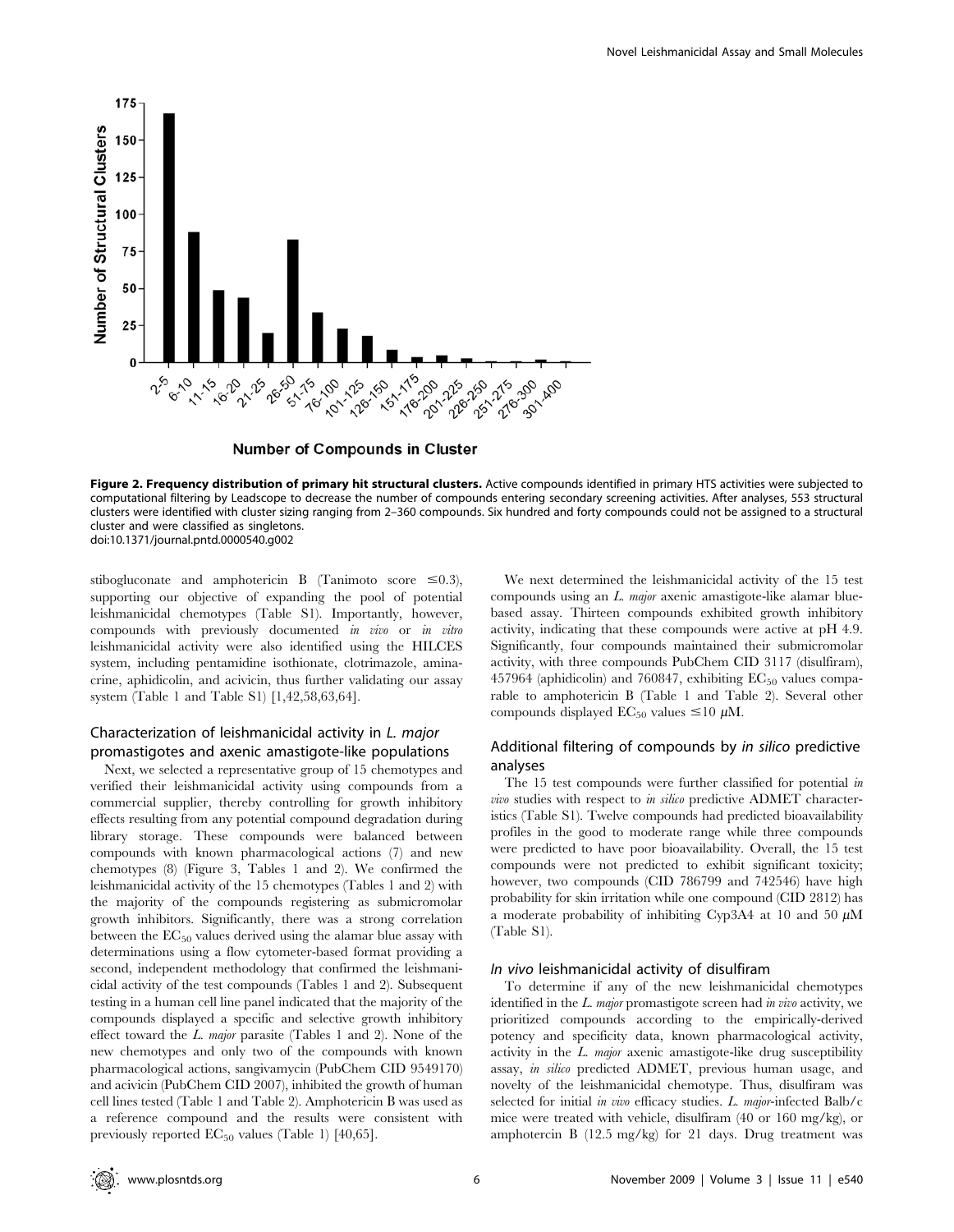| ֦֧֦֧֦֦֦֦֧֦֧֦֧֦֩֘֝֝֝֘֝׆֧֧֜<br>֧֜֜֞                         |
|-----------------------------------------------------------|
|                                                           |
| S                                                         |
|                                                           |
|                                                           |
| יין באקרא הארגא הארגי הארגון האירופי הא<br>$\overline{a}$ |
|                                                           |
| j                                                         |
| i                                                         |
| <b>Section</b><br>١                                       |
| l                                                         |
|                                                           |
| בית הוח ו והתחומי ז                                       |
|                                                           |
|                                                           |
| $\frac{1}{6}$                                             |
|                                                           |
| יים המה                                                   |
| $\frac{1}{3}$<br>j                                        |
|                                                           |
|                                                           |
| j                                                         |
|                                                           |
|                                                           |
| $\overline{\phantom{a}}$                                  |

| Compound (Pubchem<br>ê                | promastigote<br>Confirmation<br>Alamar Blue<br>(AVE±SD)<br>EC <sub>50</sub> (µM)<br>L. major | <i>L. major</i> promastigote<br>$EC_{50}$ ( $\mu$ M) (AVE $\pm$ SD)<br>Confirmation Flow<br>Cytometry | A549 EC <sub>50</sub> (µM)<br>(AVE+SD) | HeLa EC <sub>50</sub> (µM)<br>(AVE±SD) | (AVE+SD)      | IMR90 EC <sub>50</sub> (µM) PC-3 EC <sub>50</sub> (µM)<br>(AVE+SD) | MDA EC <sub>50</sub> (µM)<br>(AVE-SD) | amastigote-like<br>L. major axenic<br>Confirmation<br>Alamar Blue<br>(AVE+SD)<br>EC <sub>50</sub> (µM) | Pharmacological Action                                                            |
|---------------------------------------|----------------------------------------------------------------------------------------------|-------------------------------------------------------------------------------------------------------|----------------------------------------|----------------------------------------|---------------|--------------------------------------------------------------------|---------------------------------------|--------------------------------------------------------------------------------------------------------|-----------------------------------------------------------------------------------|
| Acivicin (2007)                       | $0.006 + 0.001$                                                                              | $0.04 + 0.01$                                                                                         | $4.4 + 0.4$                            | $3.9 + 3$                              | $6.7 + 0.4$   | >50                                                                | >50                                   | $1.1 + 0.06$                                                                                           | antimetabolite, enzyme<br>Antibiotic, antifungal,<br>antineoplastic,<br>inhibitor |
| Aphidicolin (457964)                  | $0.22 \pm 0.02$                                                                              | $0.39 + 0.11$                                                                                         | >50                                    | >50                                    | >50           | >50                                                                | >50                                   | $0.05 + 0.01$                                                                                          | Antiviral, enzyme inhibitor                                                       |
| Clotrimazole (2812)                   | $0.22 \pm 0.11$                                                                              | $0.29 + 0.12$                                                                                         | >50                                    | >50                                    | >50           | >50                                                                | >50                                   | $0.75 + 0.2$                                                                                           | Local anti-infective,<br>antifungal                                               |
| Disulfiram (3117)                     | $0.50 + 0.050$                                                                               | $0.19 + 0.06$                                                                                         | >50                                    | >50                                    | >50           | >50                                                                | >50                                   | $0.13 + 0.01$                                                                                          | Alcohol deterrent, enzyme<br>inhibitor                                            |
| Pentamidine Isethionate<br>(359323)   | $0.29 + 0.05$                                                                                | $0.73 + 0.39$                                                                                         | >50                                    | >50                                    | >50           | >50                                                                | >50                                   | $1.26 + 0.04$                                                                                          | trypanocidal, phosphatase<br>Antifungal, antiprotozoal,<br>inhibitor              |
| Phenytoloxamine (298107)              | $0.29 + 0.01$                                                                                | $0.30 + 0.03$                                                                                         | >50                                    | >50                                    | >50           | 50 <sub>2</sub>                                                    | >50                                   | >50                                                                                                    | Sedating antihistamine                                                            |
| Sangivamycin (9549170)                | $0.23 + 0.01$                                                                                | $0.14 + 0.02$                                                                                         | $0.07 + 0.02$                          | >50                                    | >50           | >50                                                                | >50                                   | $4.3 + 0.3$                                                                                            | Antibacterial, antibiotic,<br>antineoplastic, kinase<br>inhibitor                 |
| Amphotericin B (5280965)<br>(control) | $0.21 \pm 0.01$                                                                              | $0.19 - 0.06$                                                                                         | >50                                    | >50                                    | $8.7 \pm 2.4$ | >50                                                                | >50                                   | $0.38 + 0.01$                                                                                          | antifungal, anti-protozoal<br>Amebicide, antibacterial,                           |
| doi:10.1371/journal.pntd.0000540.t001 |                                                                                              |                                                                                                       |                                        |                                        |               |                                                                    |                                       |                                                                                                        |                                                                                   |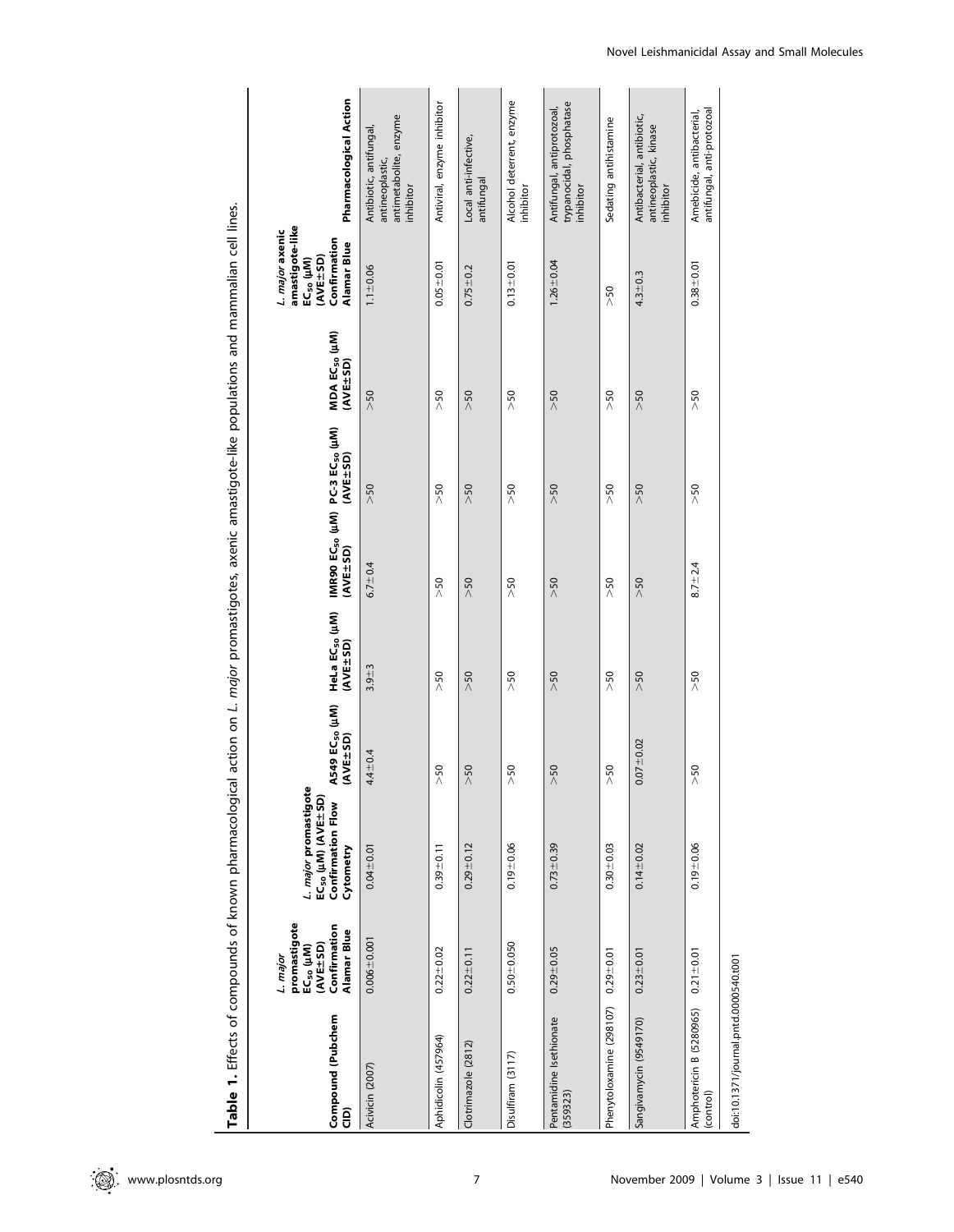

Pubchem CID 2851545

Pubchem CID 2946668

Figure 3. Chemical structures of test compounds. Structures of the 15 representative compounds tested empirically. Panel A, Compounds of known pharmacological action. Panel B, Compounds of unknown pharmacological action. doi:10.1371/journal.pntd.0000540.g003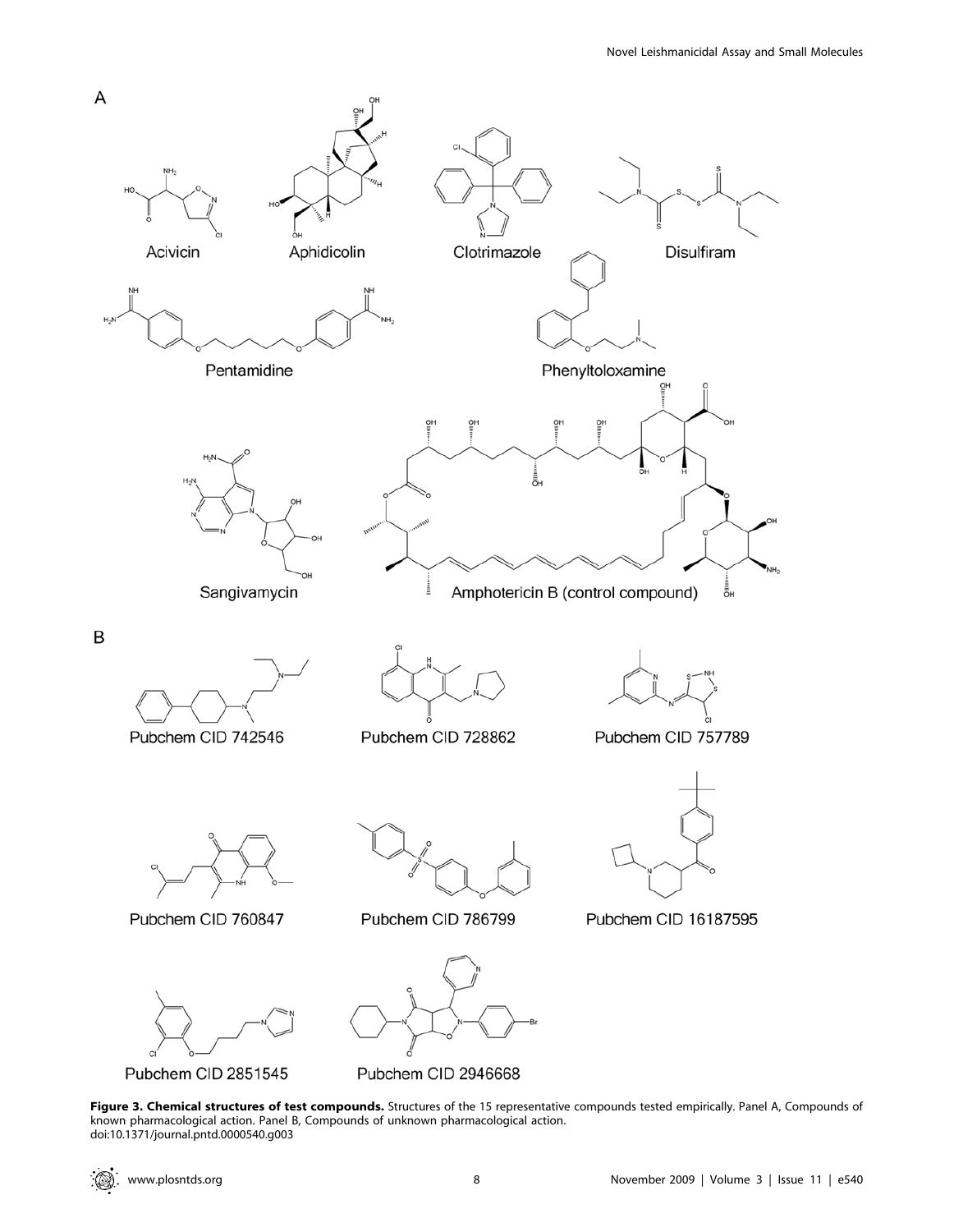Table 2. Effects of compounds of unknown pharmacological action on L. major promastigotes and axenic amastigote-like populations.

| Compound<br>(Pubchem CID) | L. major promastigote $EC_{50}$ (µM)<br>(AVE±SD) Confirmation Alamar Blue | L. major promastigote $EC_{50}$ (uM) (AVE $\pm$ SD)<br><b>Confirmation Flow cytometry</b> | L. major axenic amastigote-like $EC_{50}$ (µM)<br>(AVE±SD) Confirmation Alamar Blue |
|---------------------------|---------------------------------------------------------------------------|-------------------------------------------------------------------------------------------|-------------------------------------------------------------------------------------|
| 786799                    | $1.26 \pm 0.08$                                                           | $2.22 \pm 0.11$                                                                           | $3.6 \pm 0.13$                                                                      |
| 742546                    | $0.69 \pm 0.04$                                                           | $0.43 \pm 0.30$                                                                           | >50                                                                                 |
| 760847                    | $0.19 \pm 0.02$                                                           | $0.20 \pm 0.05$                                                                           | $0.21 \pm 0.09$                                                                     |
| 2946668                   | $0.86 \pm 0.16$                                                           | $0.35 \pm 0.06$                                                                           | $1.2 \pm 0.4$                                                                       |
| 757789                    | $2.04 \pm 0.08$                                                           | $1.94 \pm 0.15$                                                                           | $3.2 \pm 0.8$                                                                       |
| 2851545                   | $0.21 \pm 0.02$                                                           | $0.34 \pm 0.48$                                                                           | $11.7 \pm 0.5$                                                                      |
| 728862                    | $3.63 \pm 0.96$                                                           | $1.77 \pm 0.12$                                                                           | $4.3 \pm 0.8$                                                                       |
| 16187595                  | $0.01 \pm 0.002$                                                          | $0.04 \pm 0.01$                                                                           | $2.3 \pm 0.2$                                                                       |

doi:10.1371/journal.pntd.0000540.t002

initiated 3 days post-infection allowing for the establishment of the leishmaniasis infection. Over the course of the 10 day treatment, a decrease in the average footpad thickness was observed as compared with vehicle treated animals. With disulfiram (160 mg/kg) treatment, there was a  $\sim$ 43% and 50% reduction in footpad thickness observed on days 14 and 21 post-infection, respectively (Figure 4). There was a similar decrease observed in footpad thickness with 40 mg/kg disulfiram on days 14 (25%) and 21 (35%), illustrating a dose- and time-dependent efficacy of the disulfiram treatment. As expected, the amphotericin B (12.5 mg/ kg) control treatment effectively reduced footpad swelling and these data were consistent with additional experiments that showed an average 80–85% reduction in footpad swelling after amphotericin B treatment (Figure 4 and data not shown).

Although disulfiram and amphotericin B display similar levels of growth inhibitory activity in the promastigote and axenic amastigote-like assays, there was a difference in their in vivo effects (*i.e.*, 50% versus  $\sim$ 85–90% reduction in footpad swelling). This



Figure 4. In vivo efficacy of disulfiram in a murine footpad **model.** Balb/c mice were infected with  $10^6$  stationary phase L. major promastigotes (s.c.) and treated three days later with vehicle (open square), disulfiram (160 mg/kg)(black square) or amphotericin B (gray square). Footpad thickness was measured every 7 days over a 21 day period. Data are presented as mean $\pm$ SEM (n = 5). doi:10.1371/journal.pntd.0000540.g004

disparity in in vivo effects may be the result of differences in bioavailability or mechanism of action.

### Discussion

In the current study, we illustrate the power of HILCES, a low stringency, ''forward'' pharmacology, antileishmanial drug discovery strategy that employs a robust phenotypic HTS assay unencumbered by concerns for specific molecular targets [66]. HTS methodologies enabled the interrogation of a large diverse compound library, and when linked with computational methodologies, permitted refinement of the primary screening data by chemical structural clustering of chemotypes and predicted pharmacological attributes. This HILCES strategy enhanced our ability to identify novel leishmanicidal chemotypes, and, as a result, enabled us to test these new chemotypes for in vivo leishmanicidal activity, thus effectively expanding the pool of chemical structures that could be refined as potential leishmanicidal therapies. By capitalizing on multiple assay formats as well as L. major promastigote and axenic amastigote-like life cycle forms, we were able to confirm and prioritize our L. major growth inhibitory chemotypes for *in vivo* testing. Significantly, our preliminary studies with disulfiram indicated that our HTS and hit confirmation strategy could lead to the identification of novel leishmanicidal chemotypes with in vivo efficacy.

L. major promastigotes have frequently been used to characterize the growth inhibitory activity of potential leishmanicidal agents and they are well suited for the rapid screening of large chemical libraries due to ease of culturing [44]. In fact, two smaller scale screens,  $\sim$ 2,100 compounds (http://www.sandler.ucsf.edu/lhf) and  $\sim$ 15,000 compounds [67] have been performed using Leishmania promastigotes. Moreover, there is some evidence that the promastigote form of the parasite is an effective and reliable indicator of a compound's leishmanicidal activity in cell-based and axenic amastigotes except when examining immunomodulating anti-leishmanial compounds, such as sodium stibogluconate and meglumine antimoniate [40,55,68,69]. Nonetheless, we acknowledge that there continues to be some debate about the physiological relevance of the  $L$  major promastigote as an indicator of leishmanicidal activity for the cell-internalized amastigote form of the parasite, primarily because it is not the parasite stage found in humans, and they have a dissimilar response to the pentavalent antimonial compounds [40,44]. Even so, we suggest that the promastigote-based screening assay may effectively function as the foundation for a comprehensive screening paradigm that is designed to identify and qualify novel leishmanicidal chemotypes.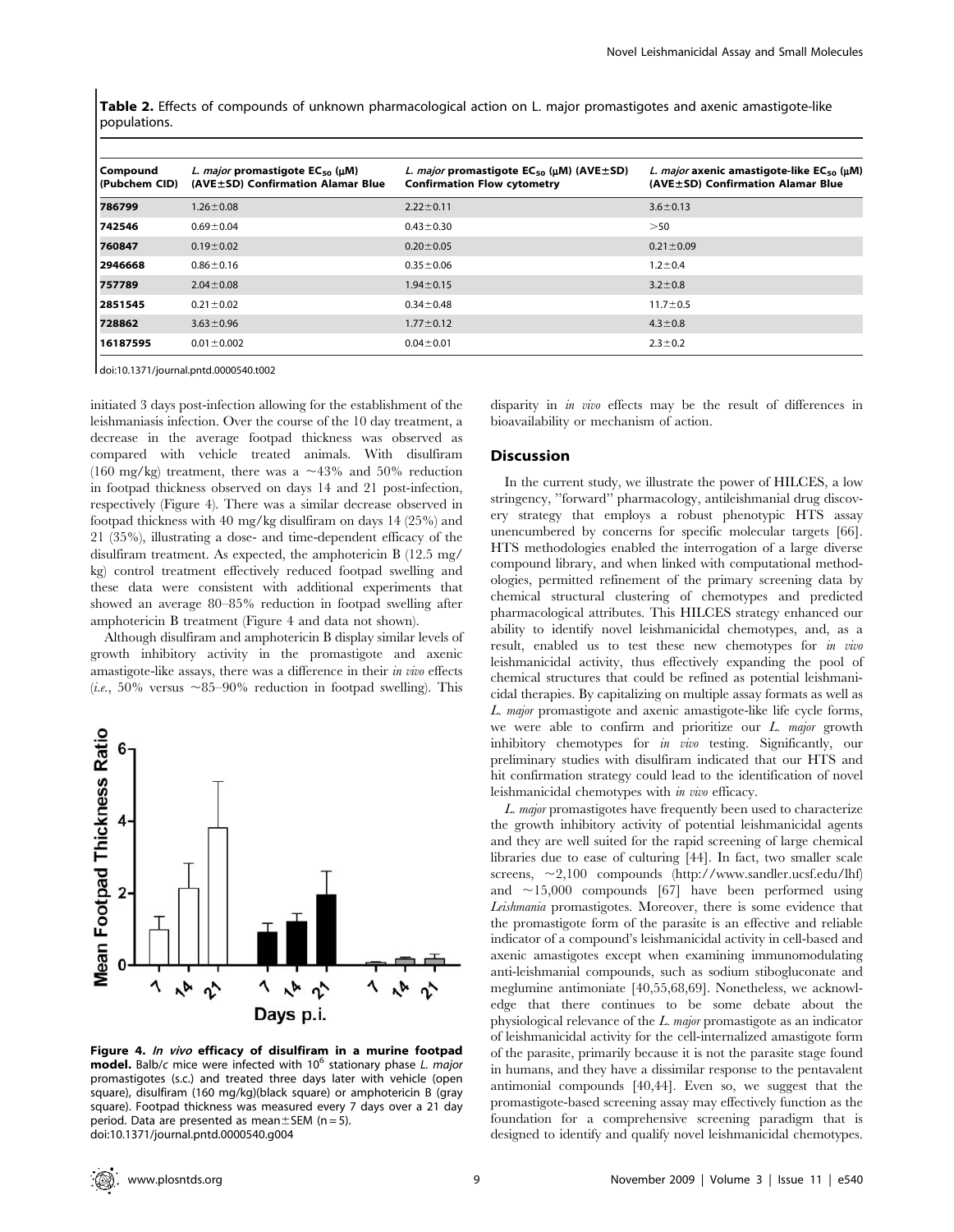We recognize, however, the significance of the ability to perform HTS in a cell-based amastigote system (http://www.dndi.org/ newsletters/n18/5\_1.php).

The use of a publicly available annotated chemical library enabled us to cross-query a range of archived bioassays and to consider potential novel molecular targets. While the majority of the leishmanicidals failed to register as confirmed actives in other assays (Table S1), suggesting specificity for leishmanicidal activity, we found several compounds that affected previously unappreciated and provocative potential L. major molecular targets. For example, we found protein targets involved with cell proliferation, differentiation, invasion and motility, such as protein kinase D (gene id 5587), protein kinase C (gene id 5578), polo-like kinase 1 (gene id 5347), steroidogenic factor 1 (gene id 2516) and phosphatase regenerating liver-1 (gene id 7803) [70–74]. Significantly, these or related proteins are not only expressed in L. major but also in other parasites, including Schistosoma mansoni and Trypanosoma brucei, so they might also be critical for schistosome and trypanosome growth, differentiation, cell cycle regulation, motility and viability [31,75–77]. Moreover, these data suggest that compound libraries used in conjunction with genome searches may be exploited to identify potential new drug targets.

In summary, we identified 70 submicromolar compounds that inhibit promastigote growth by using HILCES with a publicly available annotated library. Significantly, these compounds did not inhibit mammalian cell growth in companion counterscreening assays, suggesting an  $L$ . major-specific inhibitory response. All of the primary screening data are accessible on PubChem (http://PubChem.ncbi.nlm.nih.gov) and can be conveniently mined worldwide to allow for further refinement of individual compounds. A novel leishmanicidal chemotype, disulfiram, exhibited up to 50% in vivo efficacy in our animal model system. Disulfiram validated our compound screening strategy, it has a number of potential molecular targets and mechanisms. Several of the identified compounds have known molecular targets that may be relevant for this and other Leishmania species. The simple platform developed for  $L.$  major may also be useful for efforts designed to identify chemotherapeutics for other Leishmania species.

#### References

- 1. Ameen M (2007) Cutaneous leishmaniasis: therapeutic strategies and future directions. Expert Opin Pharmacother 8: 2689–2699.
- 2. Blum J, Desjeux P, Schwartz E, Beck B, Hatz C (2004) Treatment of cutaneous leishmaniasis among travelers. J Antimicrob Chemother 53: 158–166.
- 3. Shaw J (2007) The leishmaniasis–survival and expansion in a changing world. A mini-review. Mem Inst Oswaldo Cruz 102: 541–547.
- 4. Neuber H (2008) Leishmaniasis. J Dtsch Dermatol Ges 9: 754–765.
- 5. Ready PD (2008) Leishmaniasis emergence and climate change. Rev Sci Tech 27: 399–412.
- 6. Roberts LJ, Handman E, Foote SJ (2000) Leishmaniasis. BMJ 321: 801–804.
- 7. Leishmaniasis epidemic hits Afghanistan (2002) CMAJ 167: 536.
- 8. Stephenson J (2004) Leishmaniasis epidemic. JAMA 292: 1294.
- 9. Hotez P (2008) Neglected infections of poverty in the United States of America. PLoS Negl Trop Dis 2: e256. doi:10.1371/journal.pntd.0000256.
- 10. Cardo LJ (2006) Leishmania: risk to the blood supply. Transfusion 46: 1641–1645. 11. Alvar J, Yactayo S, Bern C (2006) Leishmaniasis and poverty. Trends Parasitol 22: 552–557.
- 12. Engels D, Savioli L (2006) Reconsidering the underestimated burden caused by neglected tropical diseases. Trends Parasitol 22: 363–366.
- 13. Bern C, Maguire JH, Alvar J (2008) Complexities of assessing the disease burden attributable to leishmaniasis. PLoS Negl Trop Dis 2: e313. doi:10.1371/ journal.pntd.0000313.
- 14. Stuart R, Brun R, Croft S, Fairlamb A, Gürtler, et al. (2008) Kinetoplastids: related protozoan pathogens, different diseases. J Clin Invest 118: 1301–1310.
- 15. Hotez PJ, Fenwick A, Savioli L, Molyneux DH (2009) Rescuing the bottom billion through control of neglected tropical diseases. Lancet 373: 1570–1575.
- 16. Singh S, Sivakumar R (2004) Challenges and new discoveries in the treatment of leishmaniasis. J Infect Chemother 10: 307–315.

## Supporting Information

Figure S1 L. major promastigote growth curve exhibits characteristic exponential, stationary and decline phases. To develop and validate our HTS assay, we defined the growth characteristics of the L. major promastigote. Promastigotes were seeded at 105 parasites per mL on day 0 and the number of parasite determined for seven days. (1) Exponential growth phase; (2) Stationary growth phase; and (3) Decline.  $(n = 2, \text{ bars} = \text{range})$ .

Found at: doi:10.1371/journal.pntd.0000540.s001 (0.18 MB TIF)

Figure S2 HTS statistics from the primary screen. Z-factors and signal to back grounds for all 618 primary screening assay plates. Found at: doi:10.1371/journal.pntd.0000540.s002 (0.40 MB TIF)

Table S1 Confirmed leishmanicidal compounds as identified from the L. major HTS assay using the PMLSC library. ADMET - Adsorption, distribution, metabolism, excretion and toxicity; Ames - Ames test; hERG inhibition; RI - Reliability Index of in silico predicted data; SI - Skin irritation; OB - Oral bioavailability; LD50 - half maximal lethal dose; IP - intraperitoneal, OR - Oral, IV - intravenous, or SC - Subcutaneous administration; Tanimoto similarity score - method of calculating the similarity between chemical structures, SSG - sodium stibogluconate and AB amphotericin B; AID - Assay identifier.

Found at: doi:10.1371/journal.pntd.0000540.s003 (0.26 MB PDF)

## Acknowledgments

We thank all of the members of our laboratories for their technical assistance with assay development, implementation and data analysis.

#### Author Contributions

Conceived and designed the experiments: ERS JJ MO MG AJM JSL. Performed the experiments: ERS DC SL RR. Analyzed the data: ERS DC TS SL RR GM PW JJ MO MG AJM JSL. Contributed reagents/ materials/analysis tools: ERS PW JJ MO MG AJM JSL. Wrote the paper: ERS DC TS SL RR GM MO MG AJM JSL.

- 17. Davis AJ, Kedzierski L (2005) Recent advances in antileishmanial drug development. Curr Opin Invest Drugs 6: 163–169.
- 18. Croft SL, Seifert K, Yardley V (2006) Current scenario of drug development for leishmaniasis. Ind J Med Res 123: 399–410.
- 19. Naderer T, Wee E, McConville MJ (2008) Role of hexosamine biosynthesis in Leishmania growth and virulence. Mol Micro 69: 858–869.
- 20. Lesho EP, Wortmann G, Neafie R, Aronson N (2005) Nonhealing skin lesions in a sailor and a journalist returing from Iraq. Cleve Clin J Med 72: 93–106.
- 21. Herwaldt BL, Berman JD (1992) Recommendations for treating leishmaniasis with sodium stibogluconate (Pentostam) and review of pertinent clinical studies. Am J Trop Med Hyg 46: 296–306.
- 22. Berman JD (1988) Chemotherapy for leishmaniasis: biochemical mechanisms, clinical efficacy, and future strategies. Rev Infect Dis 10: 560–586.
- 23. Kandil E (1973) Treatment of cutaneous leishmaniasis with trimethoprimsulfamethoxazole combination. Dermatologica 146: 303–309.
- 24. Marsden PD, Cuba CC, Barreto AC, Sampaio RN, Rocha RA (1979) Nifurtimox in the treatment of South American leishmaniasis. Trans R Soc Trop Med Hyg 73: 391–394.
- 25. Even-Paz Z, Weinrauch L, Livshin R, El-On J, Greenblatt CL (1982) Rifampicin treatment of cutaneous leishmaniasis. Int J Dermatol 21: 110–112.
- 26. Hossain MZ (1988) Combination therapy (monomycine and methyluracil) in leishmaniasis cutis. Int J Dermatol 27: 720–722.
- 27. Masmoudi A, Dammak A, Chaaben H, Maalej N, Akrout F, et al. (2008) Doxycycline for the treatment of cutaneous leishmaniasis. Dermatol Online J 14: 22.
- 28. Miguel DC, Yokoyama-Yasunaka JK, Uliana SR (2008) Tamoxifen is effective in the treatment of Leishmania amazonensis infections in mice. PLoS Negl Trop Dis 2: e249. doi:10.1371/journal.pntd.0000249.